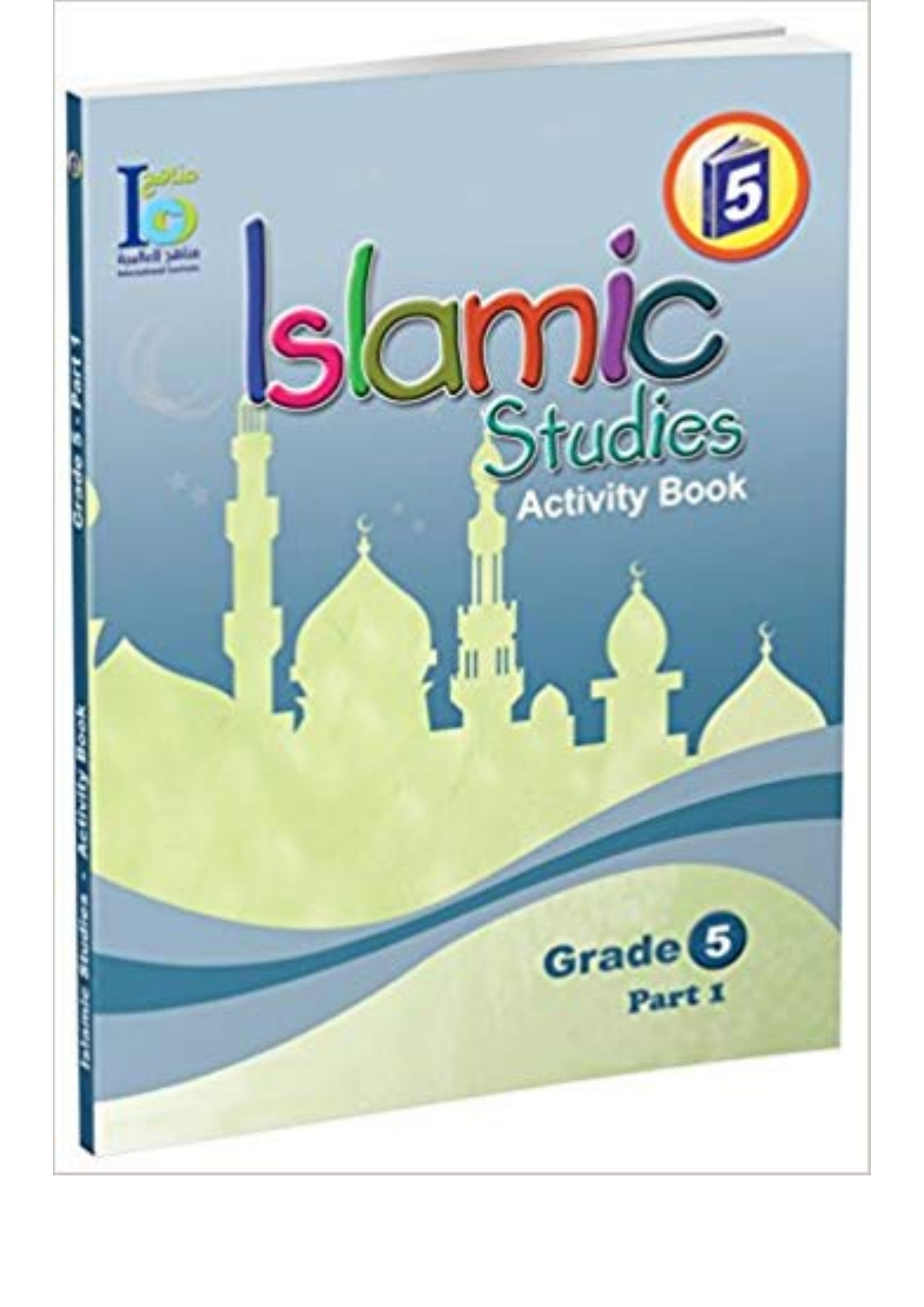## **ICO Islamic Studies Workbook: Grade 5, Part 1**

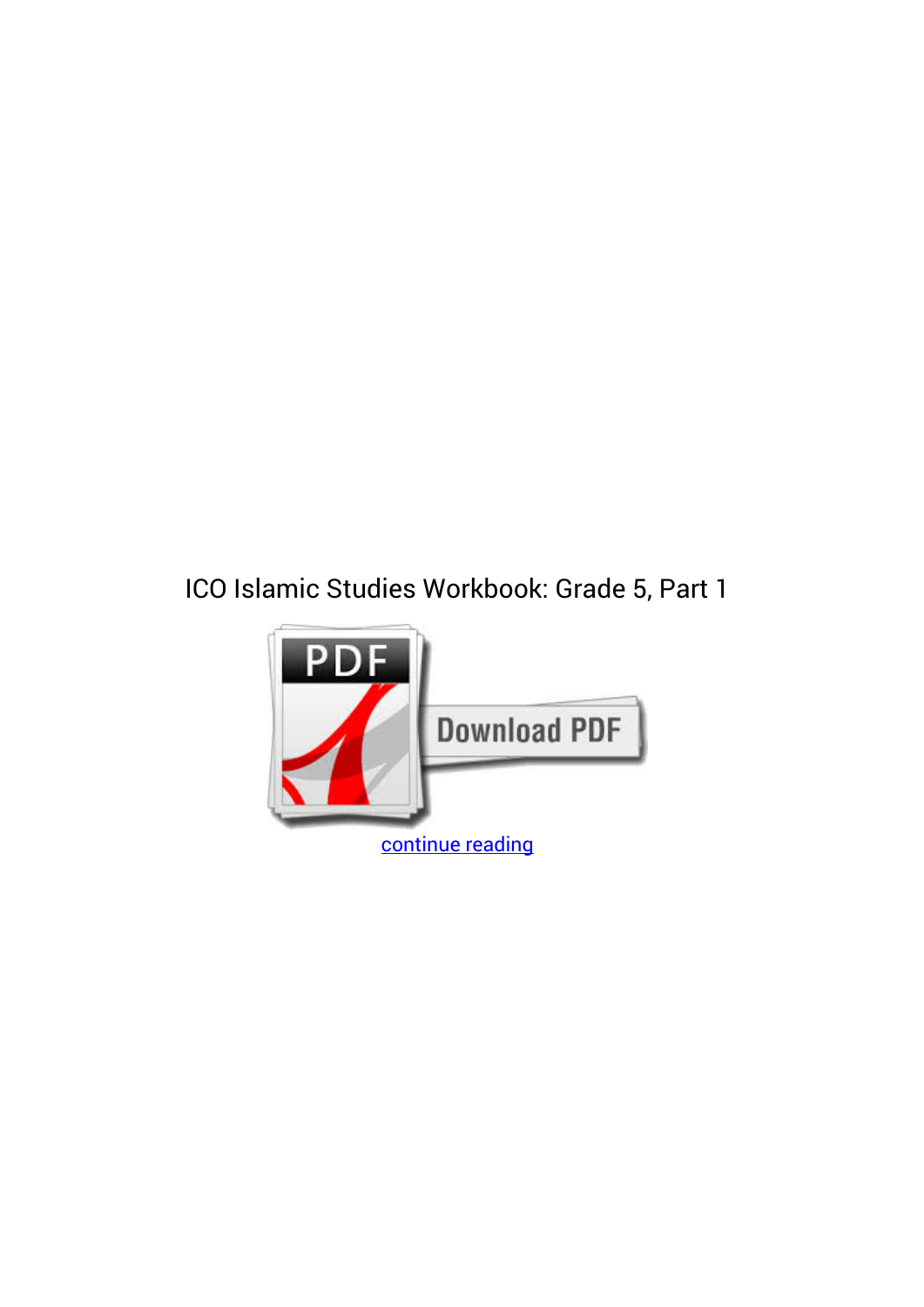This level commences with lessons in 'aqeedah about the implications of imitating others. In this grade, learners will recite the 28th Juz' and memorize Soorat Al-Qiyaamah and Soorat Al-Muddaththir. It also includes a debate about the indicators of Allah (swt) which provide proof of His Oneness. The most important aspects of Jumu'ah Salah, the status of Zakah, and the adhkaar said before sleeping and upon awakening are discussed as well. Thedifference is normally that the actions in the experience Book are more evaluation - and- synthesis structured, than simple recall type actions. The Seerah lessons deal with the Hijrah and the life of 'Umar Ibn Al-Khattaab (ra). The final lessons in this publication cover the importance of good friends and the threat of bad ones. The materials is presented, utilizing a spiral strategy, where students revisit each region and research it in higher depth each year. The Activity Book engages the pupil in additionalactivities on the same lessons dealt with in the Student's Textbook. Students will find out about wiping over the socks and additional materials such as for example bandages and plasters. Gleam morepractical aspect aligned to activities in the experience Book.



[continue reading](http://bit.ly/2Tge8Fv)